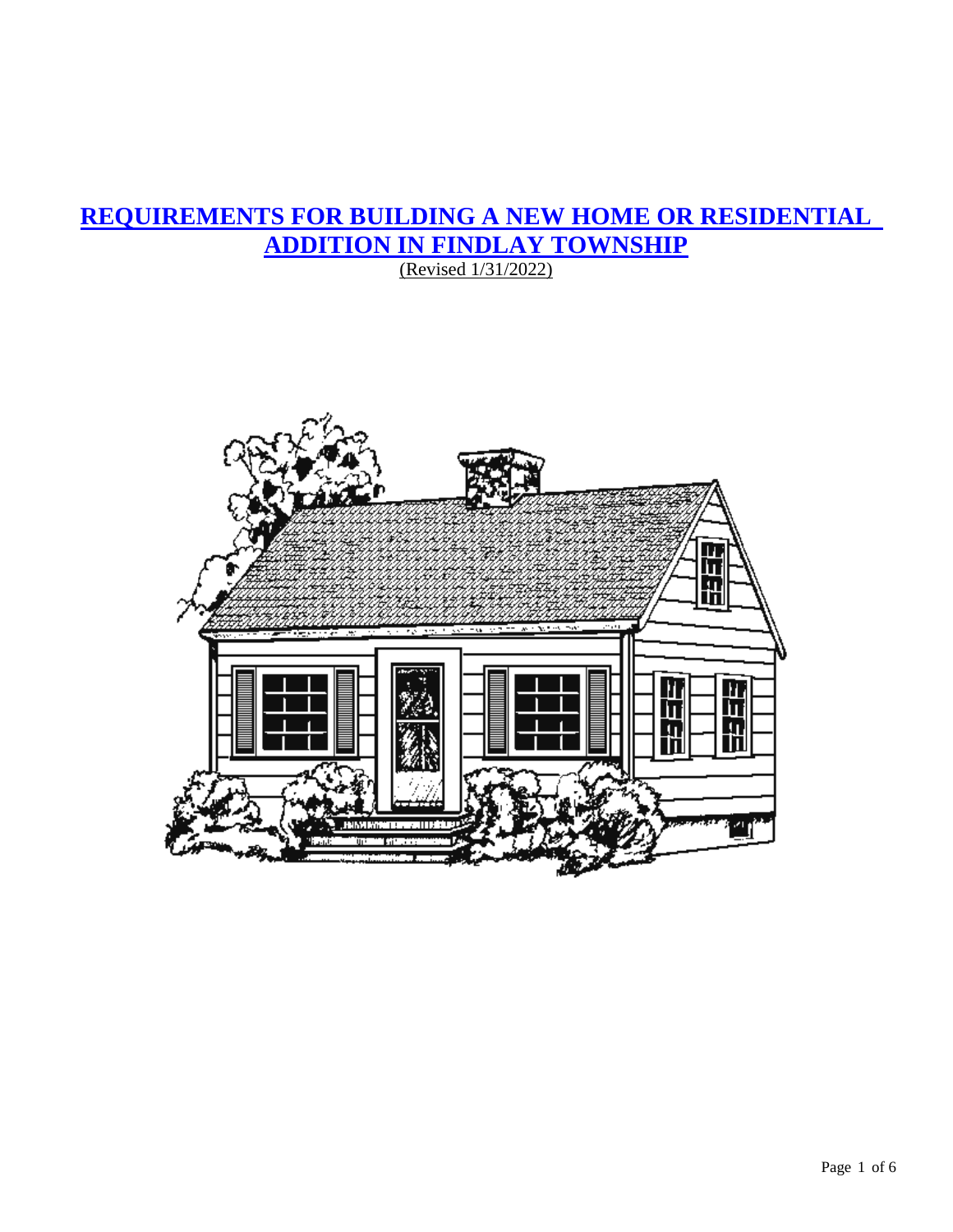# **NEW CONSTRUCTION AND ADDITIONS**

**CONSTRUCTION OF A NEW DWELLING will require a Building Permit Application, a Use-By-Right (Zoning) Permit Application, and a Certificate of Occupancy Permit Application.** 

**CONSTRUCTION OF AN ADDITION TO AN EXISTING DWELLING will require a Building Permit Application and a Use-By-Right (Zoning) Permit Application only.** 

**Building Permit Applications must be accompanied by two (2) sets of construction plans or electronic plans and two (2) plot plans (surveys) of the property. Contractors shall provide proof of Worker's Compensation Insurance coverage (certificates may be faxed to Findlay Township Building Inspector, 724-695-1700). If the homeowner is performing the work, a Worker's Compensation Insurance Coverage waiver shall be completed.**

**PLEASE NOTE: ALL PERMIT APPLICATION FEES MUST BE PAID PRIOR TO ISSUANCE OF BUILDING PERMIT.**

#### **WATER & SEWER TAP-IN FEES:** (As of November 14, 2016)

**Water-The fee for a residential water tap is \$2,885.00. (Payable to Findlay Township Municipal Authority)**

**Sanitary Sewer-The fee for a sanitary sewer tap is \$4,800.00 (Payable Findlay Township Municipal Authority)**

#### **TAP-IN FEES MUST BE PAID TO FTMA PRIOR TO ISSUANCE OF BUILDING PERMIT.**

#### **Permit application fees for new residential construction & additions**

(As of 2/9/06 rev. 11/29/18)

- 1. **Building Permit application fee = \$.20/sq. ft. (or a minimum of \$30.00)**
- **2. Use-By-Right (Zoning) permit application fee = \$25.00**
- **3. Certificate of Occupancy permit application fee = \$25.00**
- **4. Uniform Construction Code fee (levied by PA on each Building Permit) = \$4.50**

## **PERMITTED WORK HOURS**

**No work shall be permitted between the hours of 8:00 p.m. and 6:30 a.m. or on Sundays or Holidays without the approval of the Board of Supervisors.**

## **DRIVEWAY REQUIREMENTS –Findlay Ordinance # 219**

**All driveway access from a public or private street, alley or easement and all off-street parking spaces shall have a paved surface extending from the residential street or alley to the garage or parking space(s) (except for driveways in the LDR and AG zoning districts which must have a paved surface extending at least twenty-five (25) feet from the paved residential street).** 

**A driveway must be ten (10) feet wide in the case of a dwelling and not less than twenty-four (24) feet wide in all other cases and shall give access to the parking spaces.**

#### **UTILITIES- Findlay Subdivision & Land Development Ordinance Section 103.611.3**

**All utility lines including, but not limited to, electric, gas, street lighting, cable TV, and telephone shall be placed underground, except where it is demonstrated to the satisfaction of the Board of Supervisors that the underground installation required herein is not feasible because of the physical condition of the lands involved.**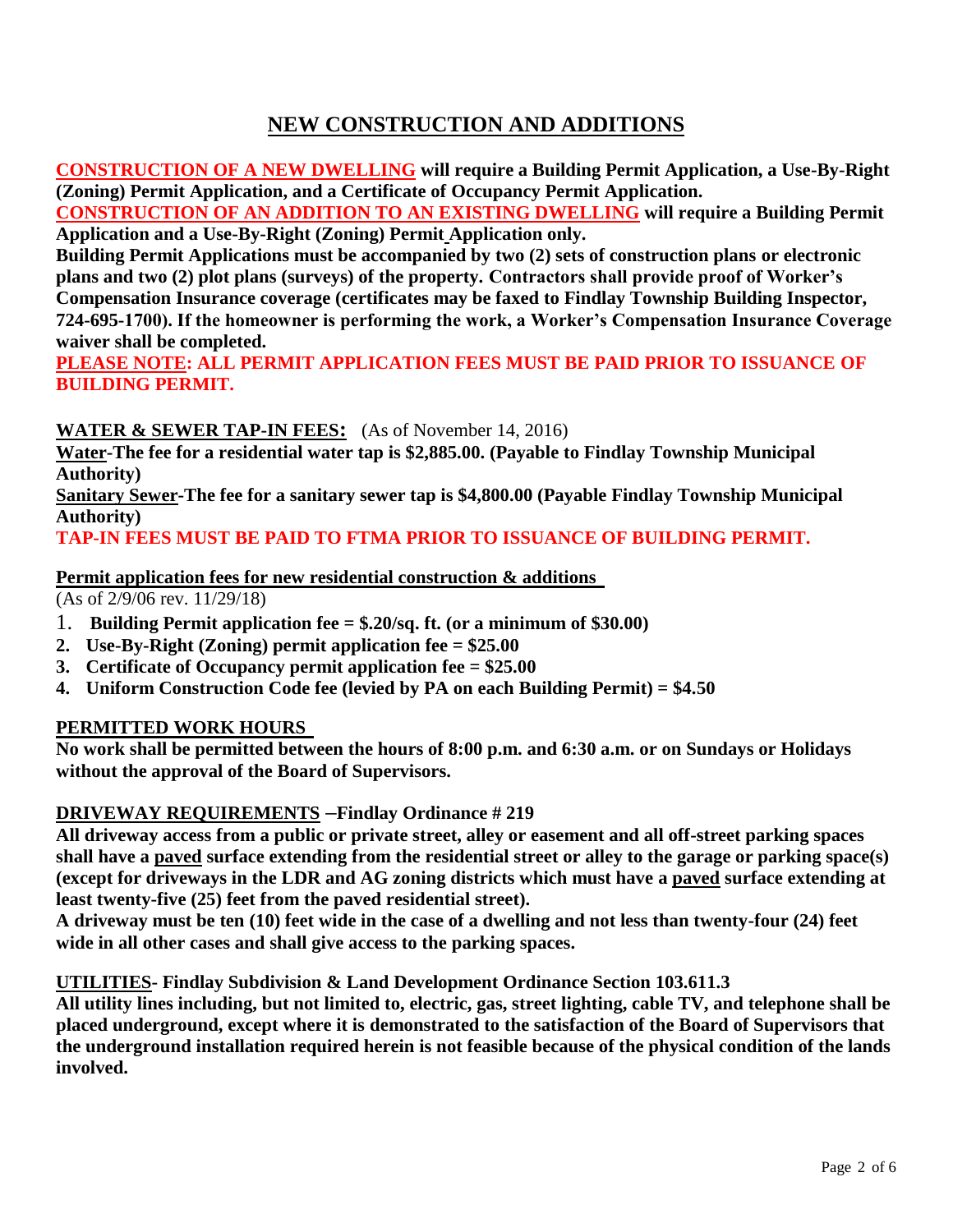# **RESIDENTIAL CONSTRUCTION PLAN REQUIREMENTS FOR NEW CONSTRUCTION AND ADDITIONS (As required by the 2018 International Residential Code)**

Plans shall be drawn to scale, fully dimensioned and shall be of sufficient clarity to indicate the nature and extent of the work proposed. The plans must contain sufficient detail to show that the project will comply with the 2018 International Residential Code and all relevant laws, ordinances, rules and regulations. Construction documents prepared by a registered design professional may be required if special conditions exist.

#### **The following information shall be included on the construction plans:**

**Views:** Plan (overhead) views of each floor. Label the proposed use of all spaces (bedroom, living room, storage, etc.). Elevations (exterior side views) of all sides.

Footer: depth of footing excavation (min. 36" below finish grade), size of footer (width and thickness), reinforcement (if applicable), stanchion pad sizes and locations. Masonry chimney footer details.

**Foundation walls**: foundation material (block, concrete, wood, other), thickness of walls, details of reinforcement & grouting if applicable, details of beam bearing points, pier construction details (if applicable), location of anchor bolts or straps, bond beam and/or lintel sizes & bearing points. Include method and materials of dampproofing.

**Foundation drains**: drain system (perforated pipe, form-a-drain, etc.), size of pipe, pipe bedding & cover, termination point (required to tie in to storm drain if available).

**Floors:** Size, material and span of all beams/girders supporting floors or walls. Size and location of all piers/columns supporting beams/girders. Size, material & spacing of floor joists or trusses. Sheathing material. Framing details at floor openings and bearing walls. Indicate material and location of all draftstopping. **Walls:** Include wall section drawing showing material, size and spacing of framing members, interior and exterior sheathing, insulation, vapor barrier (if applicable), exterior finish material (siding, brick, etc.) and method of wind bracing. Wall section to be from footer to roof.

Roof: Pitch or slope of the roof. Roof live load & snow load design criteria. Material, size and spacing of rafters or trusses (if trusses are used, the design specifications must be submitted with the construction drawings). Roof sheathing, underlayment & covering material. Roof ventilation. Attic access (min. 22" X 30") location.

**Mechanical equipment:** Show location and type of all heating, ventilation and air conditioning equipment and water heaters. If applicable, indicate combustion air supply for gas burning appliances. (Mechanical equipment and specifications must be taken into account for energy conservation compliance confirmation.

**Wood and/or Coal burning heaters:** Submit manufacturer's specifications and installation instructions (including all chimney/vent clearance and fireblocking details.

**Plumbing fixtures:** Indicate location of all toilets, tubs, sinks, lavatories, whirlpool tubs, Jacuzzis, etc. **Smoke detectors:** Show the location of all smoke detectors. Smoke detectors are required in each sleeping room, in the hallway in the immediate vicinity of the sleeping rooms and one on each floor, including the basement. All smoke detectors must be hard-wired and interconnected.

**Carbon Monoxide Detectors:** Show the location of all CO detectors. CO detectors are required in dwellings that contain a fuel-fired appliance or have an attached garage that communicates with the dwelling unit. CO detectors shall be installed outside of each separate sleeping area in the immediate vicinity of the bedrooms.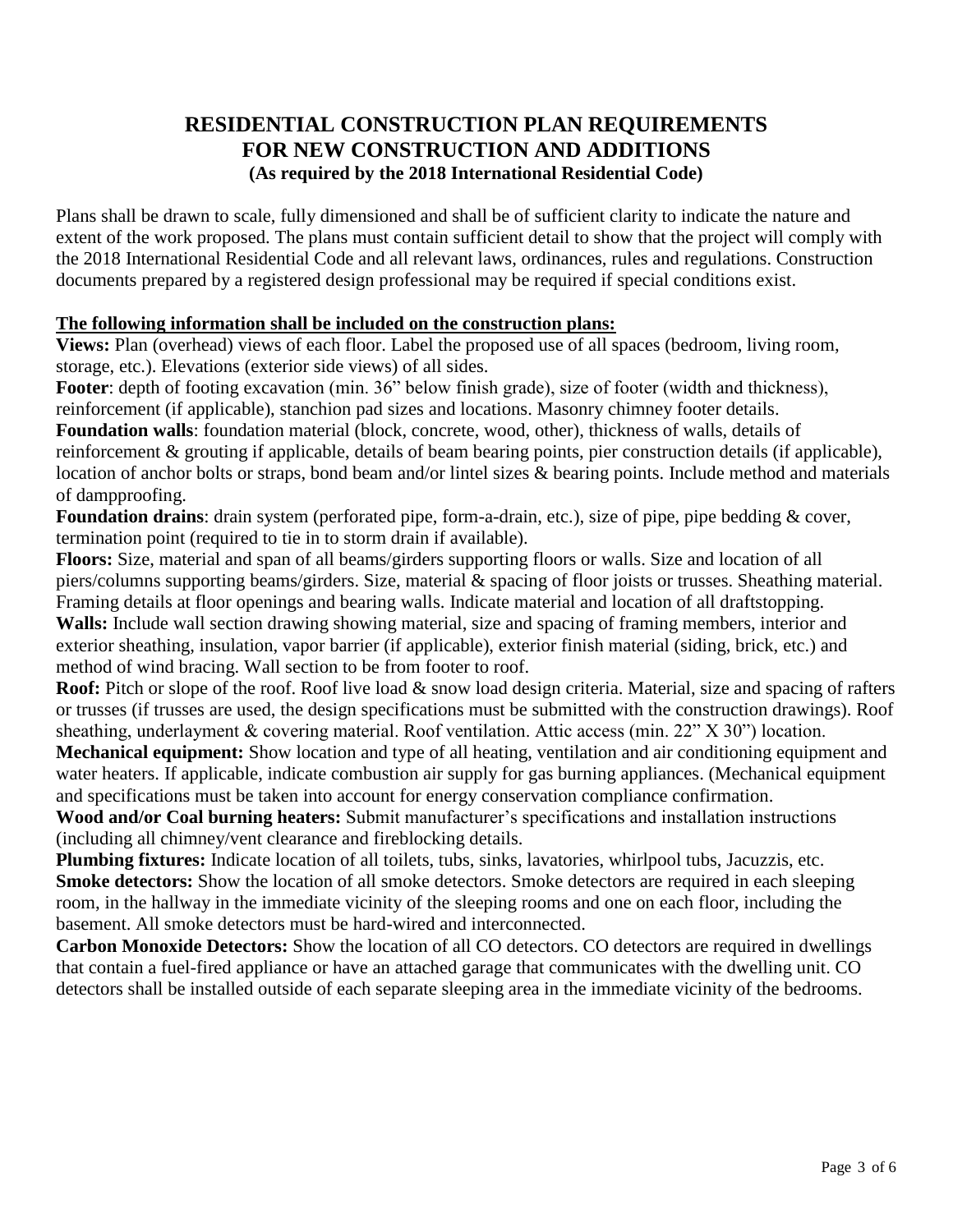## **RESIDENTIAL CONSTRUCTION PLAN REQUIREMENTS (cont.)**

**Glazing: Egress windows-**Every sleeping room (on any level) shall have at least one window or exterior door approved for emergency egress or rescue. Provide documentation (catalog cut sheets) for all egress windows. **Hazardous locations-**All windows in hazardous locations must be glazed with tempered glass bearing a permanent identification mark. Indicate location of tempered windows on plans.

**Energy Conservation:** Provide verification of compliance with the provisions of the 2018 International Energy Conservation Code **(or)** the PA Alternative Residential Energy Provisions. ResCheck software (for the 2018 International Energy Conservation code) may be used to demonstrate compliance. Please note that Rescheck Software is free to download at [www.energycodes.gov.](http://www.energycodes.gov/)

Indicate type of insulating material, location, thickness and R-Value (thermal resistance) of all insulation. Indicate whether insulation has vapor retarder. Provide a window and door schedule with the following information for all windows, doors & skylights: Manufacturer, style (double-hung, casement, etc.), model number, size and u-factor (thermal transmittance). Provide BTU rating and energy efficiency rating of all HVAC equipment.

# **ZONING REGULATIONS FOR SINGLE FAMILY RESIDENTIAL DWELLINGS AND ADDITIONS**

| <b>Zoning District</b>  | <b>Minimum</b>  | <b>Front Setback</b> | <b>Rear Setback</b> | <b>Side Setback</b> |
|-------------------------|-----------------|----------------------|---------------------|---------------------|
|                         | <b>Lot Size</b> |                      |                     |                     |
| Agriculture             | 5 Acres         | 35 feet              | 60 feet             | 25 feet             |
| District (AG)           |                 |                      |                     |                     |
| Low Density             | 1 Acre          | 25 feet              | 30 feet             | 15 feet             |
| Residential (LDR)       |                 |                      |                     |                     |
| <b>Medium Density</b>   | $12,000$ sq.    | 25 feet              | 30 feet             | 15 feet             |
| Residential (MDR)       | feet            |                      |                     |                     |
| <b>Village District</b> | $10,000$ sq.    | 20 feet              | 30 feet             | 10 feet             |
| VLD)                    | feet            |                      |                     |                     |

**PLEASE NOTE: All lots in Imperial Pointe and Westbury have 12.5 foot side yard setbacks as they were approved prior to the 1991 Zoning Ordinance. In addition, Maronda Farms lots have a minimum 15 foot side yard setbacks between dwelling units.**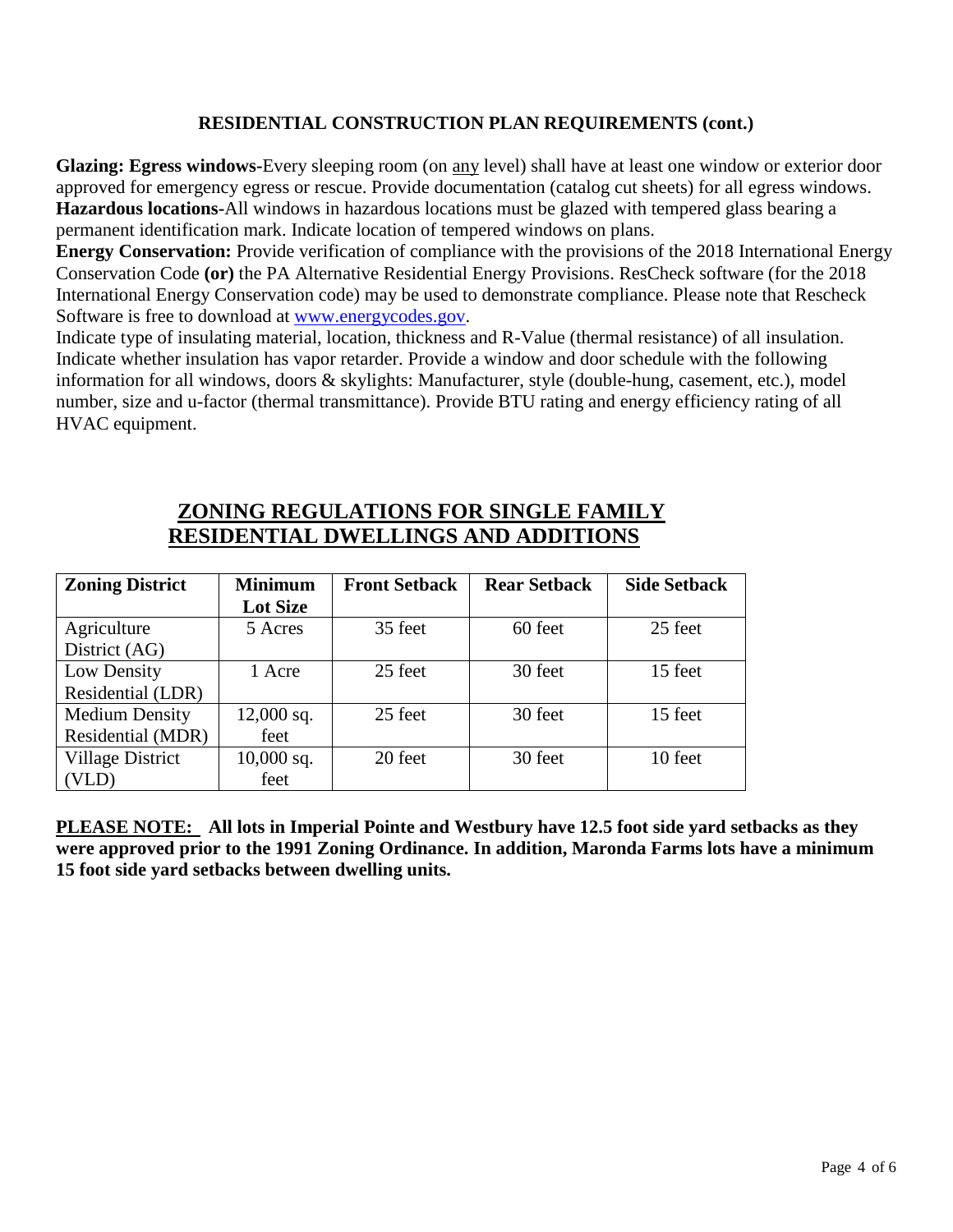#### **REQUIRED INSPECTIONS**

NOTE: 24 HOUR NOTICE REQUIRED FOR ALL INSPECTIONS

**Inspections must be performed periodically during all new construction. The inspections required for a particular project will be indicated on the back of the Building Permit placard that is issued with each Building Permit. Building Permit placards must be visible from the street and posted in a location that will enable all inspectors access to sign-off on inspections. The following is a list of the inspections a typical new home will require. Please note that, because of varying methods and materials of construction, the required inspections may vary from one project to another.**

#### **BUILDING INSPECTIONS (Call Findlay Twp. Building Insp. @ 724-695-0500)**

**Footer Insp.: after forming/trenching is complete, reinforcement is placed, and** *prior to concrete.* **Foundation Wall Insp.: upon completion of masonry foundation walls and** *prior to grouting (if applicable).* **Poured concrete walls shall require an inspection upon completion of forms & reinforcement and** *prior to concrete.* **Drain inspections: Foundation Drain Insp.:** *prior to backfill.* **Basement slab Insp.: after slab base is prepared &** *prior to placing concrete.* **Prelath (framing) Insp.:** *after* **electrical & plumbing rough-in inspections &** *prior to insulation.* **Sidewalk & Driveway Insp.:** *prior to final grading of lot***. Sidewalk insp.:** *prior to placing concrete***. Driveway insp.:** *prior to placing concrete***. Exterior Lighting Insp.:** *prior to (or during)* **final inspection. Final Inspection:** *after* **completion of all work and** *prior* **to occupancy. PLUMBING INSPECTIONS (call Findlay Twp. Plumbing Insp. @ 724-695-0500) Building Drain Inspection:** *prior to backfill.* **Building Sewer Inspection:** *prior to backfill.* **Water Line Inspection:** *prior to backfill.* **Rain Conductor Insp.:** *prior to backfill.* **Rough-in Inspection Final Inspection ELECTRICAL INSPECTIONS (Electrical inspections are performed by independent, third party inspection agencies.) Electrical Service Inspection Electrical Rough-in Inspection Electrical Final Inspection MECHANICAL INSPECTIONS (Mechanical inspections are performed by Findlay Township during the framing and final inspection.) Duct Inspection (furnace, dryer vent, kitchen hood vent and bath exhaust vents) A/C Condenser, Furnace, Dryer and all Exhaust Fans Inspection Mechanical Final Inspection**